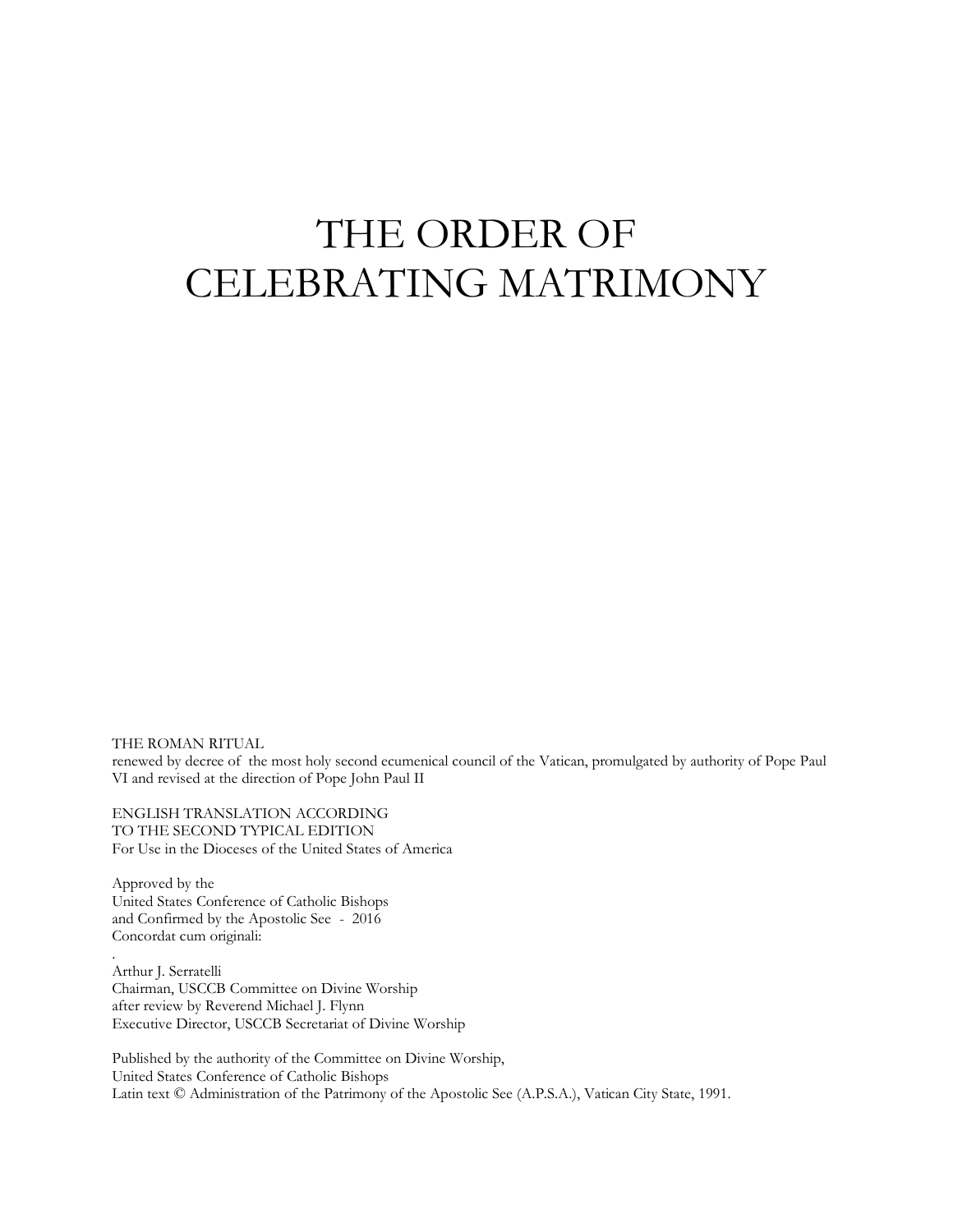# CHAPTER I

# THE ORDER OF CELEBRATING MATRIMONY WITHIN MASS

The Introductory Rites

# *The First Form*

45. At the appointed time, the Priest, wearing an alb and a stole and chasuble of the color of the Mass to be celebrated, goes with the servers to the door of the church, receives the bridal party, and warmly greets them, showing that the Church shares in their joy.

46. The procession to the altar then takes place in the customary manner. Meanwhile, the Entrance Chant takes place.

47. The Priest approaches the altar, reverences it with a profound bow, and venerates it with a kiss. After this, he goes to the chair.

# *The Second Form*

48. At the appointed time, the Priest, wearing an alb and a stole and chasuble of the color of the Mass to be celebrated, goes with the servers to the place prepared for the couple or to his chair.

49. When the couple have arrived at their place, the Priest receives them and warmly greets them, showing that the Church shares in their joy.

50. Then, during the Entrance Chant, the Priest approaches the altar, reverences it with a profound bow, and venerates it with a kiss. After this, he goes to the chair. 51. Then, after the Sign of the Cross has been made, the Priest greets those present, using one of the formulas provided in The Roman Missal.

52. Then, in these or similar words, the Priest addresses the couple and those present to dispose them inwardly for the celebration of Marriage:

**We have come rejoicing into the house of the Lord** 

**for this celebration, dear brothers and sisters,** 

**and now we stand with N. and N. on the day they intend to form a home of their own.** 

**For them this is a moment of unique importance.** 

**So let us support them with our affection, with our friendship,** 

**and with our prayer as their brothers and sisters.** 

**Let us listen attentively with them to the word that God speaks to us today.** 

**Then, with holy Church,** 

**let us humbly pray to God the Father, through Christ our Lord, for this couple, his servants, that he lovingly accept them, bless them, and make them always one.** 

53. Or:

**N. and N., the Church shares your joy**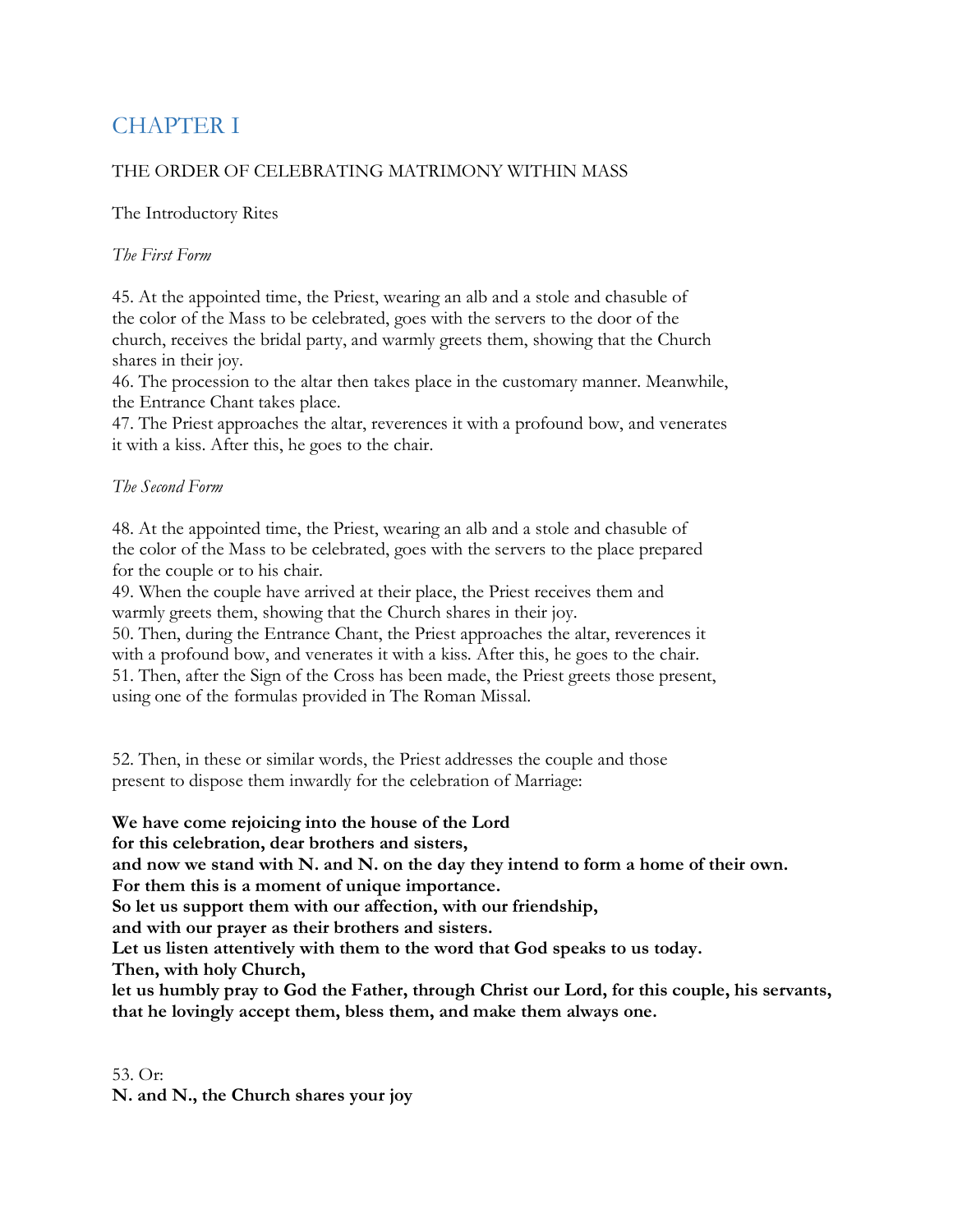**and warmly welcomes you, together with your families and friends, as today, in the presence of God our Father, you establish between yourselves a lifelong partnership. May the Lord hear you on this your joyful day. May he send you help from heaven and protect you. May he grant you your hearts' desire and fulfill every one of your prayers.** 

*The Penitential Act is omitted. The Gloria in excelsis (Glory to God in the highest) is said according to the rubric of the Roman Missal, Ritual Masses, V. For the Celebration of Marriage.* 

54. On those days when Ritual Masses are permitted, the Mass "For the Celebration of Marriage" is used with the proper readings.

However, on those days listed in nos. 1–4 of the Table of Liturgical Days, the Mass of the day is used, retaining the Nuptial Blessing in the Mass and, if appropriate, the proper formula for the final blessing.

If, however, during Christmas and Ordinary Time, the parish community participates in a Sunday Mass during which Marriage is celebrated, the Mass of the Sunday is used.

# The Liturgy of the Word

55. The Liturgy of the Word is celebrated in the usual manner. There may be three readings, of which the First Reading should be from the Old Testament, but, during Easter Time, from the Book of Revelation (nos. 144–187). At least one reading that explicitly speaks of Marriage must always be chosen.

56. When the Ritual Mass is not said, one of the readings may be taken from those provided in the Lectionary for that Mass, except on a day listed in nos. 1–4 of the Table of Liturgical Days. Readings that particularly express the importance and dignity of Marriage in the mystery of salvation are provided here.

# The First Reading

*Male and female he created them.* 

#### **A reading from the Book of Genesis 1:26-28, 31a**

**Then God said:** 

**"Let us make man in our image, after our likeness. Let them have dominion over the fish of the sea, the birds of the air, and the cattle, and over all the wild animals and all the creatures that crawl on the ground." God created man in his image; in the image of God he created him; male and female he created them. God blessed them, saying: "Be fertile and multiply; fill the earth and subdue it. Have dominion over the fish of the sea, the birds of the air, and all the living things that move on the earth." God looked at everything he had made, and he found it very good.**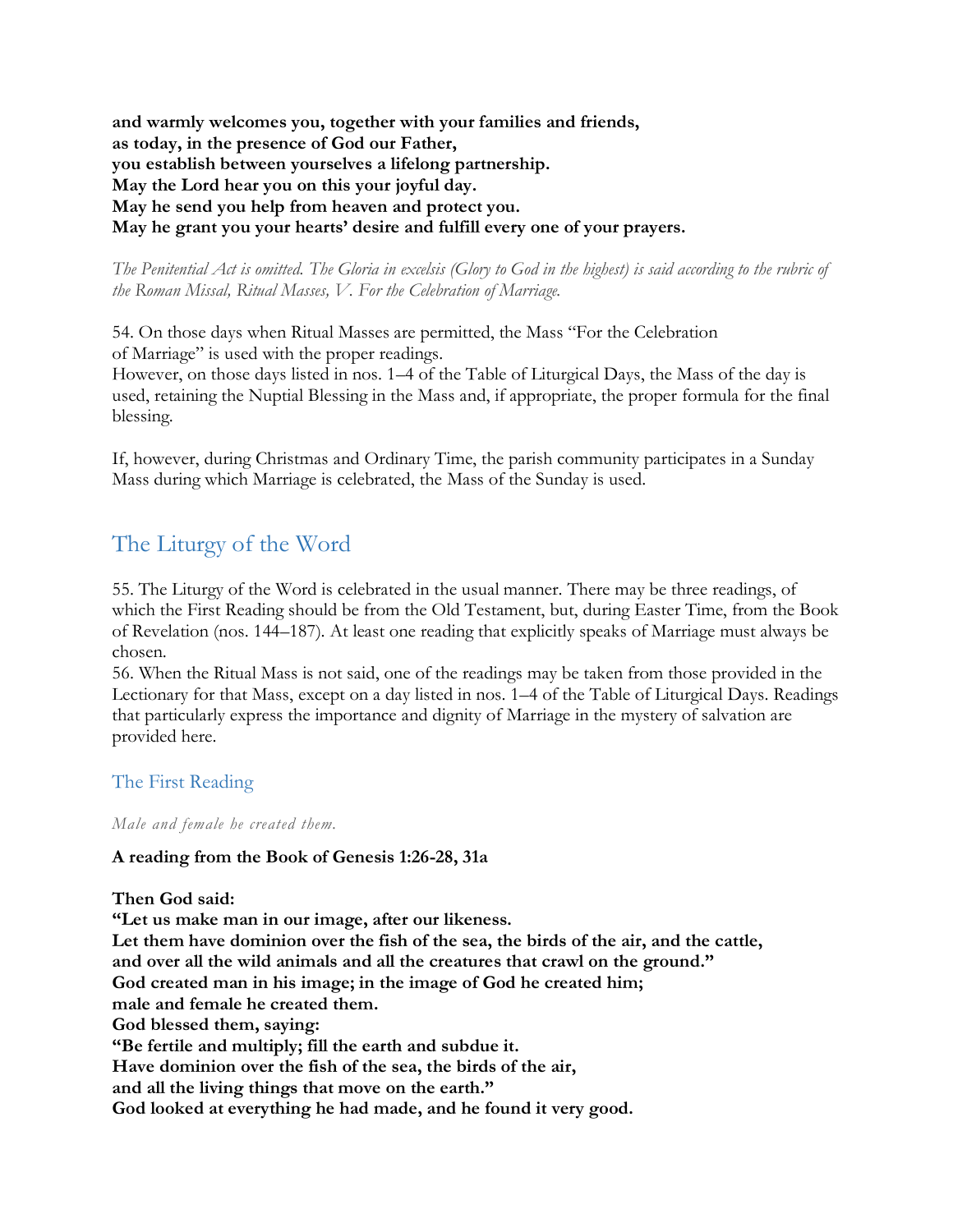#### **The word of the Lord.**

Responsorial Psalm Psalm 128:1-2, 3, 4-5ac and 6a

**R. (see 1a) Blessed are those who fear the Lord.**  *or: R. (4) See how the Lord blesses those who fear him.* 

**Blessed are all who fear the Lord, and walk in his ways! By the labor of your hands you shall eat. You will be blessed and prosper. R.** 

**Your wife like a fruitful vine in the heart of your house; your children like shoots of the olive around your table. R.** 

**Indeed thus shall be blessed the man who fears the Lord. May the Lord bless you from Zion all the days of your life! May you see your children's children. R.** 

# The Second Reading

*This is a great mystery, but I speak in reference to Christ and the Church.* 

#### **A reading from the Letter of Saint Paul to the Ephesians** 5:2a, 25-32

**Brothers and sisters: Live in love, as Christ loved us and handed himself over for us. Husbands, love your wives, even as Christ loved the Church and handed himself over for her to sanctify her, cleansing her by the bath of water with the word, that he might present to himself the Church in splendor, without spot or wrinkle or any such thing, that she might be holy and without blemish. So also husbands should love their wives as their own bodies. He who loves his wife loves himself. For no one hates his own flesh but rather nourishes and cherishes it, even as Christ does the Church, because we are members of his Body. For this reason a man shall leave his father and his mother and be joined to his wife, and the two shall become one flesh.** 

**This is a great mystery, but I speak in reference to Christ and the Church.**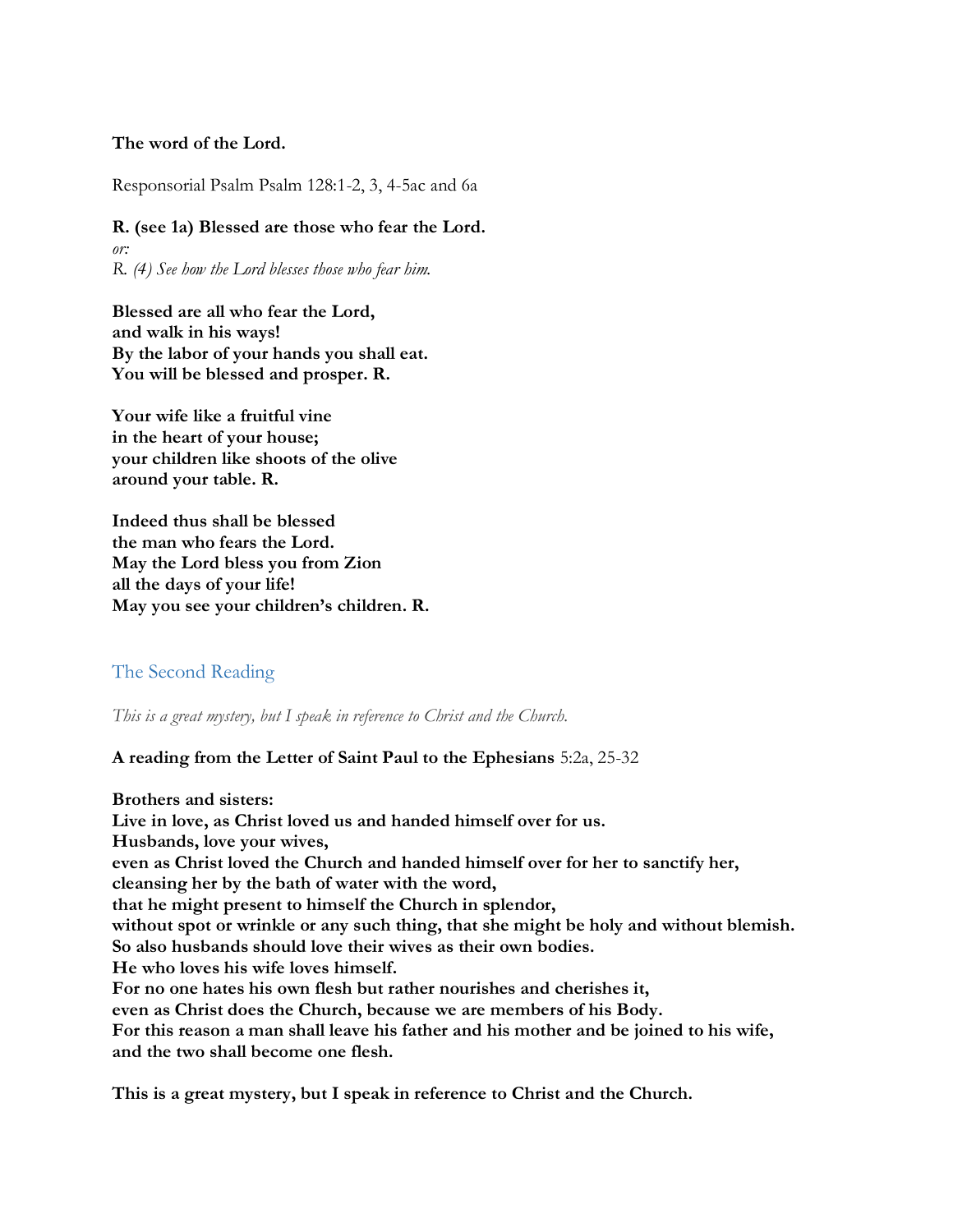## **The word of the Lord.**

# The Alleluia and the Verse before the Gospel

Psalm 134:3

r. Alleluia, alleluia. May the Lord bless you from Zion, he who made both heaven and earth. r.

Or, during Lent: cf. 1 John 4:16b, 12, 11 R. (Psalm 81:2) Sing joyfully to God our strength. God is love. Let us love one another, as God has loved us. R.

# The Gospel

*What God has united, man must not separate.*  **A reading from the holy Gospel according to Matthew (19:3-6)**

**Some Pharisees approached Jesus, and tested him, saying, "Is it lawful for a man to divorce his wife for any cause whatever?" He said in reply, "Have you not read that from the beginning the Creator made them male and female and said, For this reason a man shall leave his father and mother and be joined to his wife, and the two shall become one flesh? So they are no longer two, but one flesh. Therefore, what God has joined together, man must not separate."** 

#### **The Gospel of the Lord.**

57. After the reading of the Gospel, the Priest in the Homily uses the sacred text to expound the mystery of Christian Marriage, the dignity of conjugal love, the grace of the Sacrament, and the responsibilities of married people, keeping in mind, however, the various circumstances of individuals.

# The Celebration of Matrimony

58. If two or more Marriages happen to be celebrated at the same time, the Questions before the Consent, the Consent itself, and also the Reception of the Consent must always take place individually for each Marriage; the remaining parts, however, including the Nuptial Blessing, should be spoken once for all in the plural.

59. With all standing, including the couple and the witnesses, who are positioned near them, the Priest addresses the couple in these or similar words: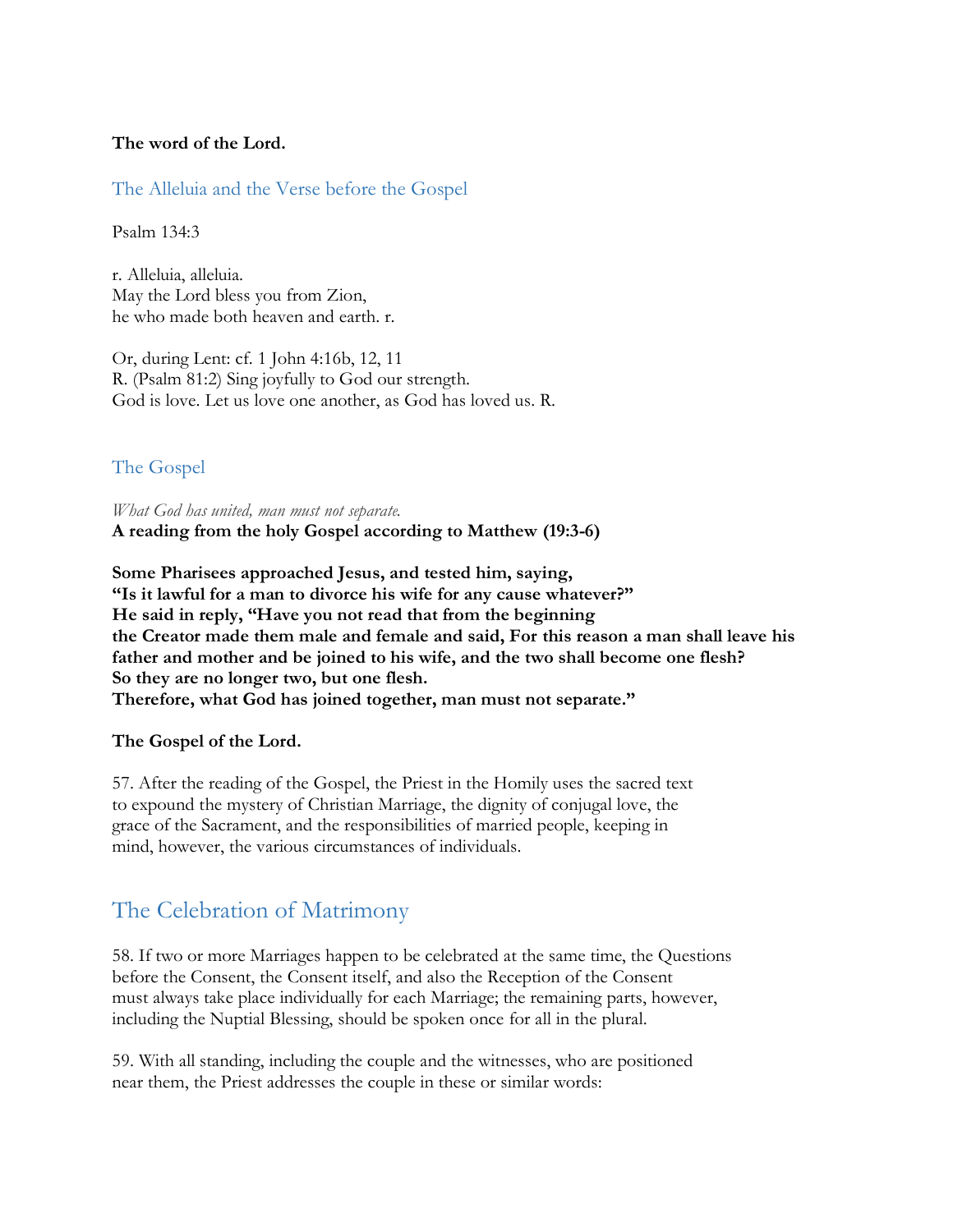**Dearly beloved,** 

**you have come together into the house of the Church, so that in the presence of the Church's minister and the community your intention to enter into Marriage may be strengthened by the Lord with a sacred seal. Christ abundantly blesses the love that binds you. Through a special Sacrament, he enriches and strengthens those he has already consecrated** 

**by Holy Baptism, that they may be faithful to each other for ever and assume all the responsibilities of married life. And so, in the presence of the Church, I ask you to state your intentions.** 

# The Questions before the Consent

60. The Priest then questions them about their freedom of choice, fidelity to each other, and the acceptance and upbringing of children, and each responds separately.

**N. and N., have you come here to enter into Marriage without coercion, freely and wholeheartedly?** 

The bridegroom and bride each say: **I have.** 

The Priest continues:

**Are you prepared, as you follow the path of Marriage, to love and honor each other for as long as you both shall live?** 

The bridegroom and bride each say: **I am.** 

The following question may be omitted, if circumstances suggest this, for example, if the couple are advanced in years.

# **Are you prepared to accept children lovingly from God and to bring them up according to the law of Christ and his Church?**

The bridegroom and bride each say: **I am.** 

#### The Consent

61. The Priest invites them to declare their consent:

# **Since it is your intention to enter the covenant of Holy Matrimony, join your right hands and declare your consent before God and his Church.**

They join their right hands.

62. The bridegroom says: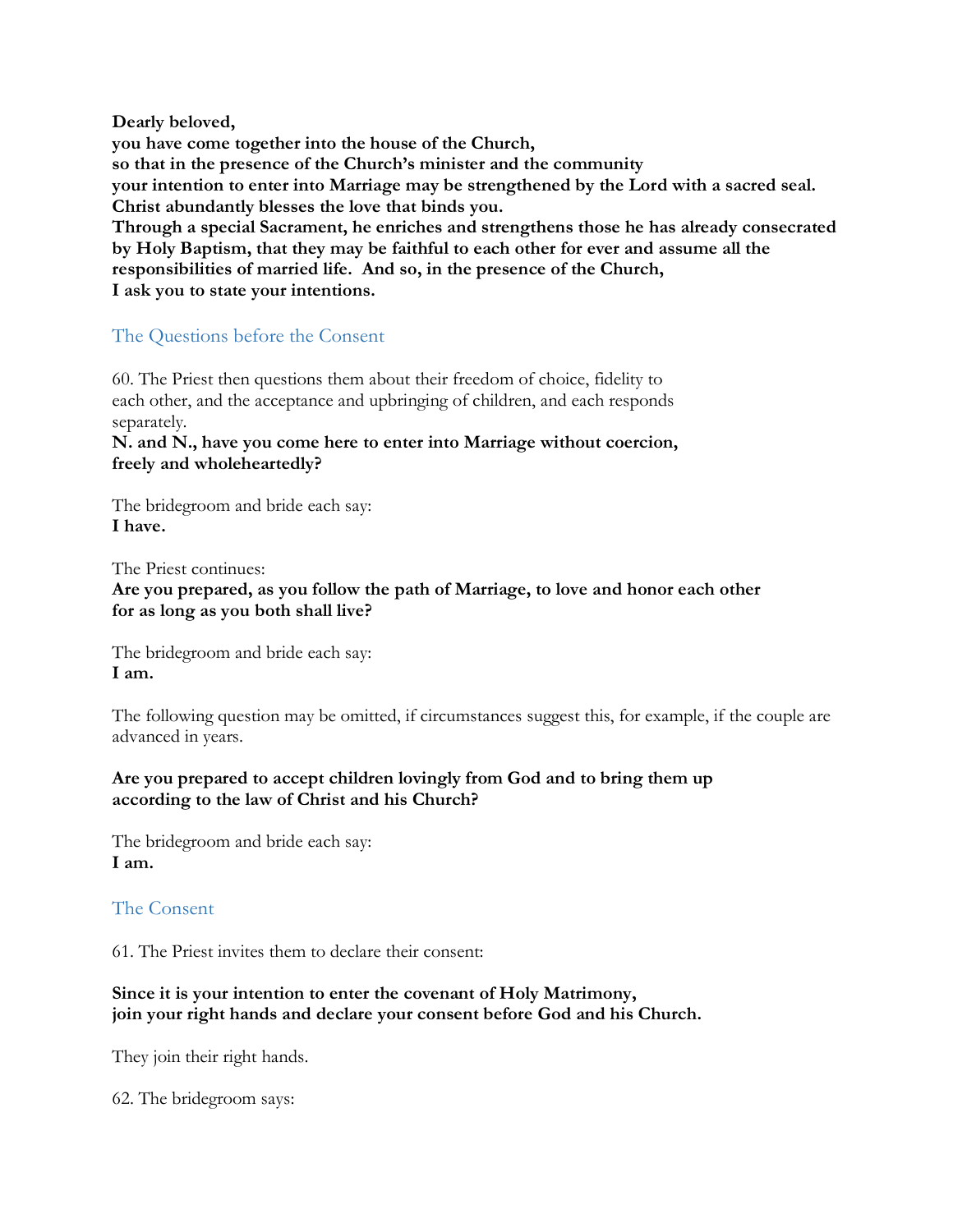**I, N., take you, N., to be my wife.** 

**I promise to be faithful to you, in good times and in bad, in sickness and in health, to love you and to honor you all the days of my life.** 

The bride says:

**I, N., take you, N., to be my husband. I promise to be faithful to you, in good times and in bad, in sickness and in health, to love you and to honor you all the days of my life.** 

*The following alternative form may be used:*  The bridegroom says:

**I, N., take you, N., for my lawful wife, to have and to hold, from this day forward, for better, for worse, for richer, for poorer, in sickness and in health, to love and to cherish until death do us part.** 

The bride says:

#### **I, N., take you, N., for my lawful husband, to have and to hold, from this day forward, for better, for worse, for richer, for poorer, in sickness and in health, to love and to cherish until death do us part.**

63. If, however, it seems preferable for pastoral reasons, the Priest may obtain the consent of the contracting parties through questioning.

First, he asks the bridegroom:

# **N., do you take N., to be your wife? Do you promise to be faithful to her in good times and in bad, in sickness and in health, to love her and to honor her all the days of your life?**

The bridegroom replies: **I do**.

Next, the Priest asks the bride:

## **N., do you take N., to be your husband? Do you promise to be faithful to him in good times and in bad, in sickness and in health, to love him and to honor him all the days of your life?**

The bride replies: **I do.**

The following alternative form may be used: First, he asks the bridegroom:

**N., do you take N. for your lawful wife, to have and to hold, from this day forward,**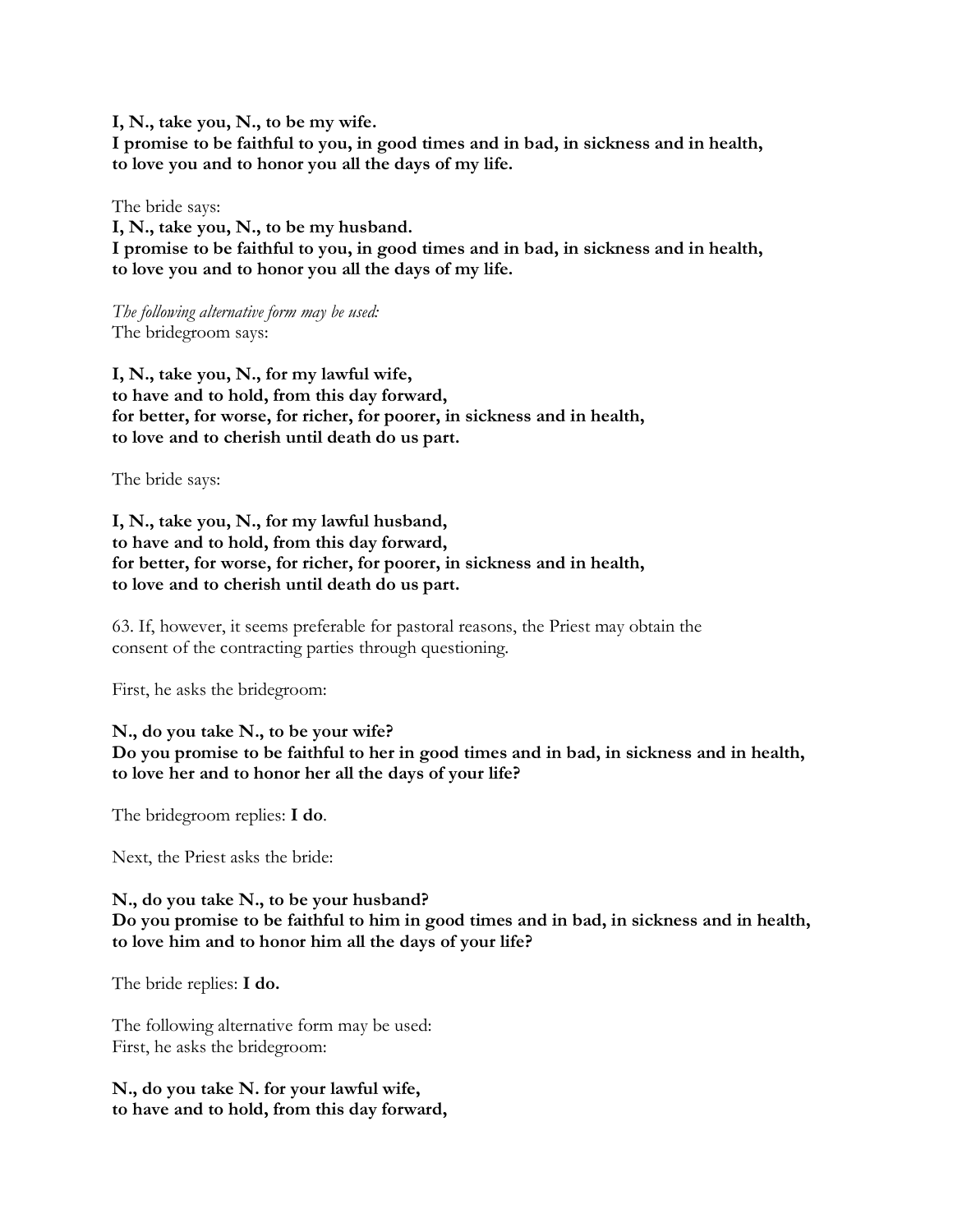**for better, for worse, for richer, for poorer, in sickness and in health, to love and to cherish until death do you part?** 

The bridegroom replies: **I do.** 

Next, the Priest asks the bride:

**N., do you take N. for your lawful husband, to have and to hold, from this day forward, for better, for worse, for richer, for poorer, in sickness and in health, to love and to cherish until death do you part?** 

The bride replies: **I do.** 

The Reception of the Consent

64. Then, receiving their consent, the Priest says to the bride and bridegroom:

**May the Lord in his kindness strengthen the consent you have declared before the Church, and graciously bring to fulfillment his blessing within you. What God joins together, let no one put asunder.** 

Or:

**May the God of Abraham, the God of Isaac, the God of Jacob, the God who joined together our first parents in paradise, strengthen and bless in Christ the consent you have declared before the Church, so that what God joins together, no one may put asunder.** 

65. The Priest invites those present to praise God: **Let us bless the Lord.** 

All reply: **Thanks be to God.** 

*Another acclamation may be sung or said.* 

# The Blessing and Giving of Rings

66. The Priest says: **May the Lord bless + these rings, which you will give to each other as a sign of love and fidelity.** 

#### R. **Amen**.

Other formulas for blessing the rings, nos. 194–195. He sprinkles the rings, as the circumstances so suggest, and gives them to the bride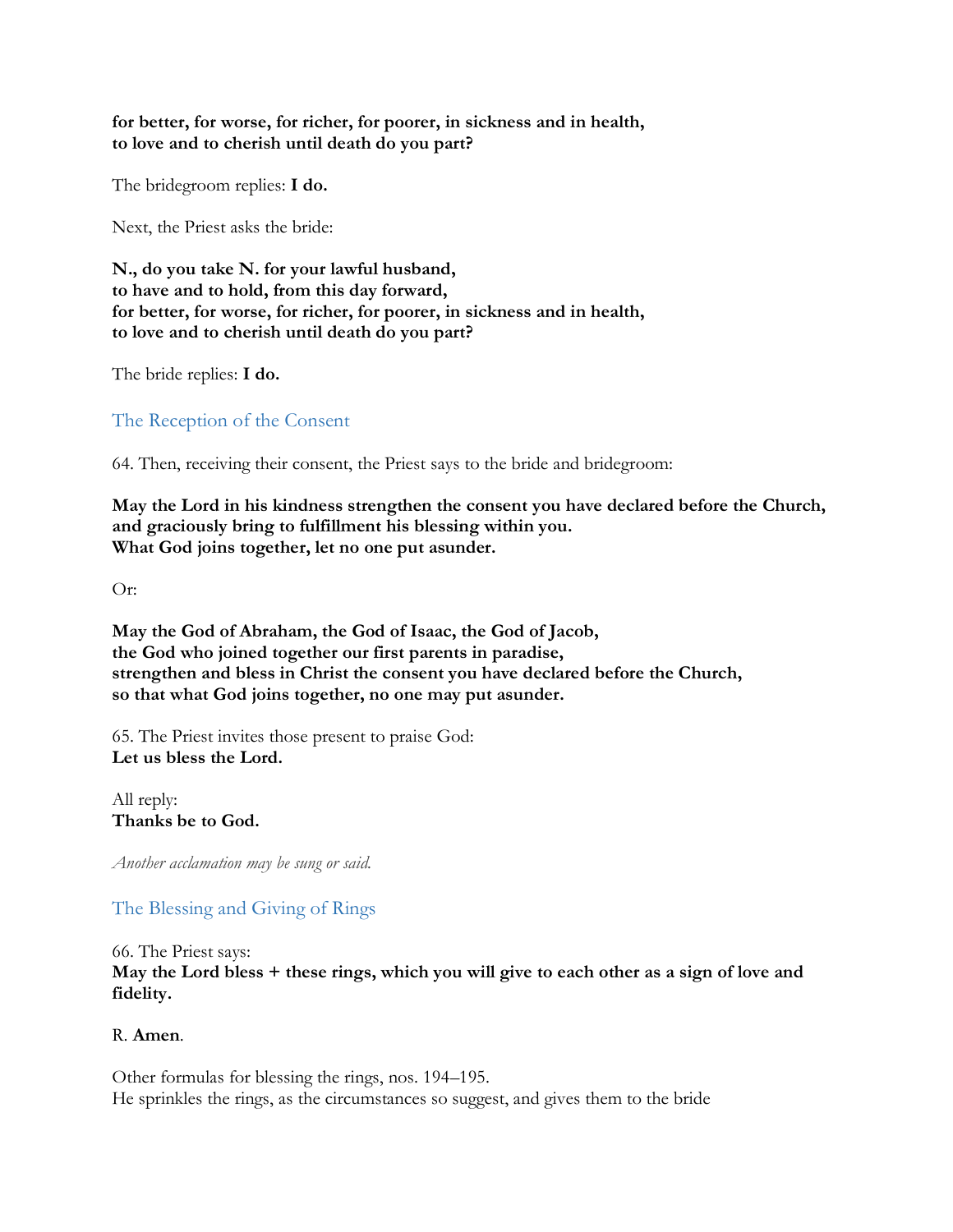and bridegroom.

67A. The husband places his wife's ring on her ring finger, saying, as the circumstances so suggest:

# **N., receive this ring as a sign of my love and fidelity. In the name of the Father, and of the Son, and of the Holy Spirit.**

Likewise, the wife places her husband's ring on his ring finger, saying, as the circumstances so suggest:

#### **N., receive this ring as a sign of my love and fidelity. In the name of the Father, and of the Son, and of the Holy Spirit.**

# The Blessing and Giving of the Arras

67B. If the occasion so suggests, the rite of blessing and giving of the arras (coins) may take place following the blessing and giving of rings.

The Priest says:

# **Bless, + O Lord, these arras that N. and N. will give to each other and pour over them the abundance of your good gifts.**

The husband takes the arras and hands them over to his wife, saying:

#### **N., receive these arras as a pledge of God's blessing and a sign of the good gifts we will share.**

The wife takes the arras and hands them over to the husband, saying:

#### **N., receive these arras as a pledge of God's blessing and a sign of the good gifts we will share.**

68. Then a hymn or canticle of praise may be sung by the whole community.

# The Universal Prayer (Intercessions)

69. The Universal Prayer then takes place in the usual manner (examples are provided in nos. 216–217). After this, the Symbol or Creed is said, if required by the rubrics.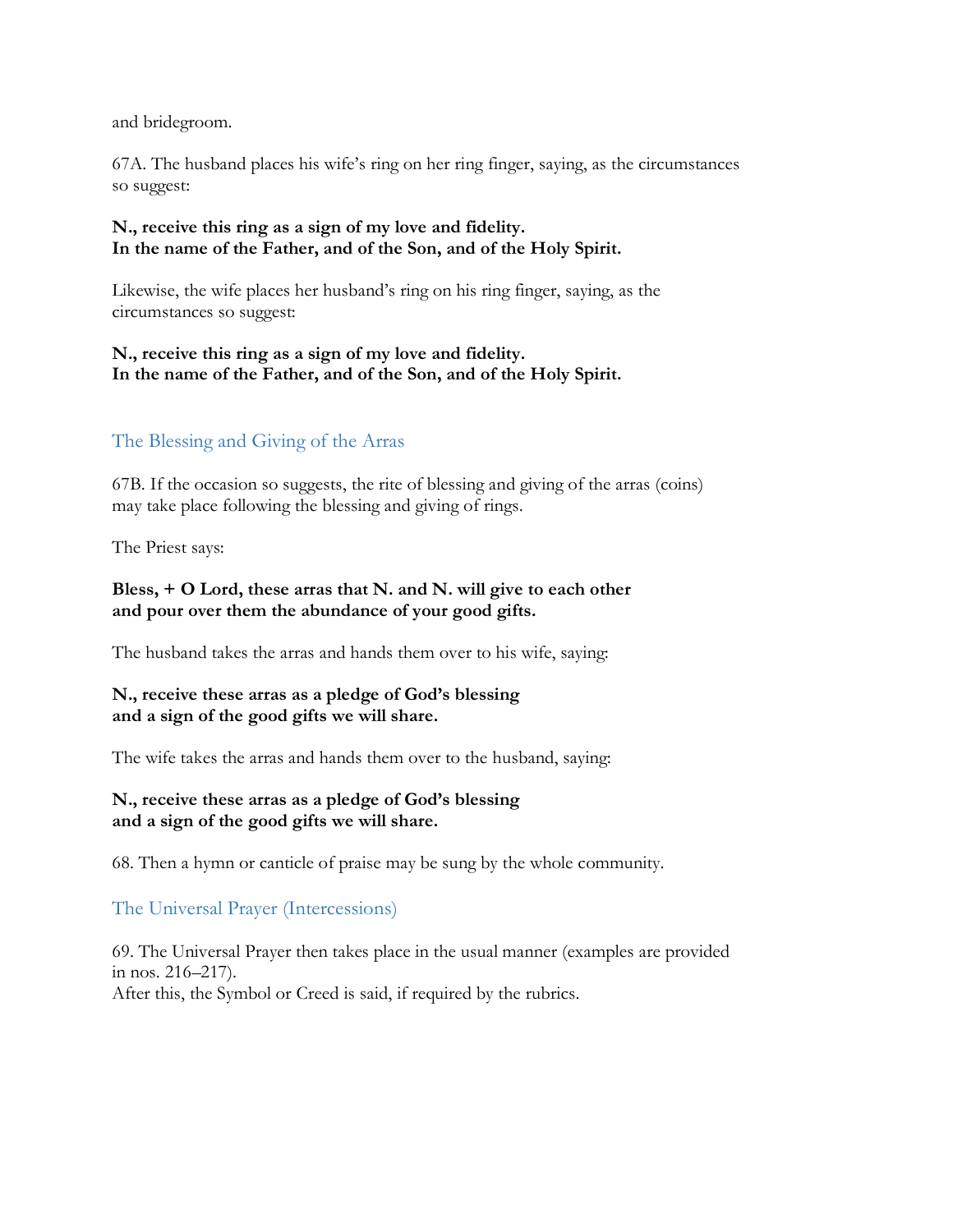# The Liturgy of the Eucharist

70. If appropriate, at the Preparation of the Gifts the bride and bridegroom may bring the bread and wine to the altar.

71A. A commemoration of the husband and wife in the Eucharistic Prayer is made with a formula provided in nos. 202–204.

# The Blessing and Placing of the Lazo or the Veil

71B. According to local customs, the rite of blessing and imposition of the lazo (wedding garland) or of the veil may take place before the Nuptial Blessing. The spouses remain kneeling in their place. If the lazo has not been placed earlier, and it is now convenient to do so, it may be placed at this time, or else, a veil is placed over the head of the wife and the shoulders of the husband, thus symbolizing the bond that unites them.

The Priest says:

# **Bless, + O Lord, this lazo (or: this veil), a symbol of the indissoluble union that N. and N. have established from this day forward before you and with your help.**

The lazo (or the veil) is held by two family members or friends and is placed over the shoulders of the newly married couple.

# The Nuptial Blessing

72. After the Our Father, the prayer Deliver us is omitted. The Priest, standing and facing the bride and bridegroom, invokes upon them God's blessing, which is never omitted.

In the invitation, if one or both of the spouses will not be receiving Communion, the words in parentheses are omitted.

In the last paragraph of the prayer, the words in parentheses may be omitted if it seems that circumstances suggest it, for example, if the bride and bridegroom are advanced in years.

73. The bride and bridegroom approach the altar or, if appropriate, they remain at their place and kneel. The Priest, with hands joined, calls upon those present to pray:

#### **Dear brothers and sisters,**

**let us humbly pray to the Lord that on these his servants, now married in Christ, he may mercifully pour out the blessing of his grace and make of one heart in love (by the Sacrament of Christ's Body and Blood) those he has joined by a holy covenant.** 

*Text with music, no. 205A. Other formulas, nos. 104, 206, 208.* 

And all pray in silence for a while.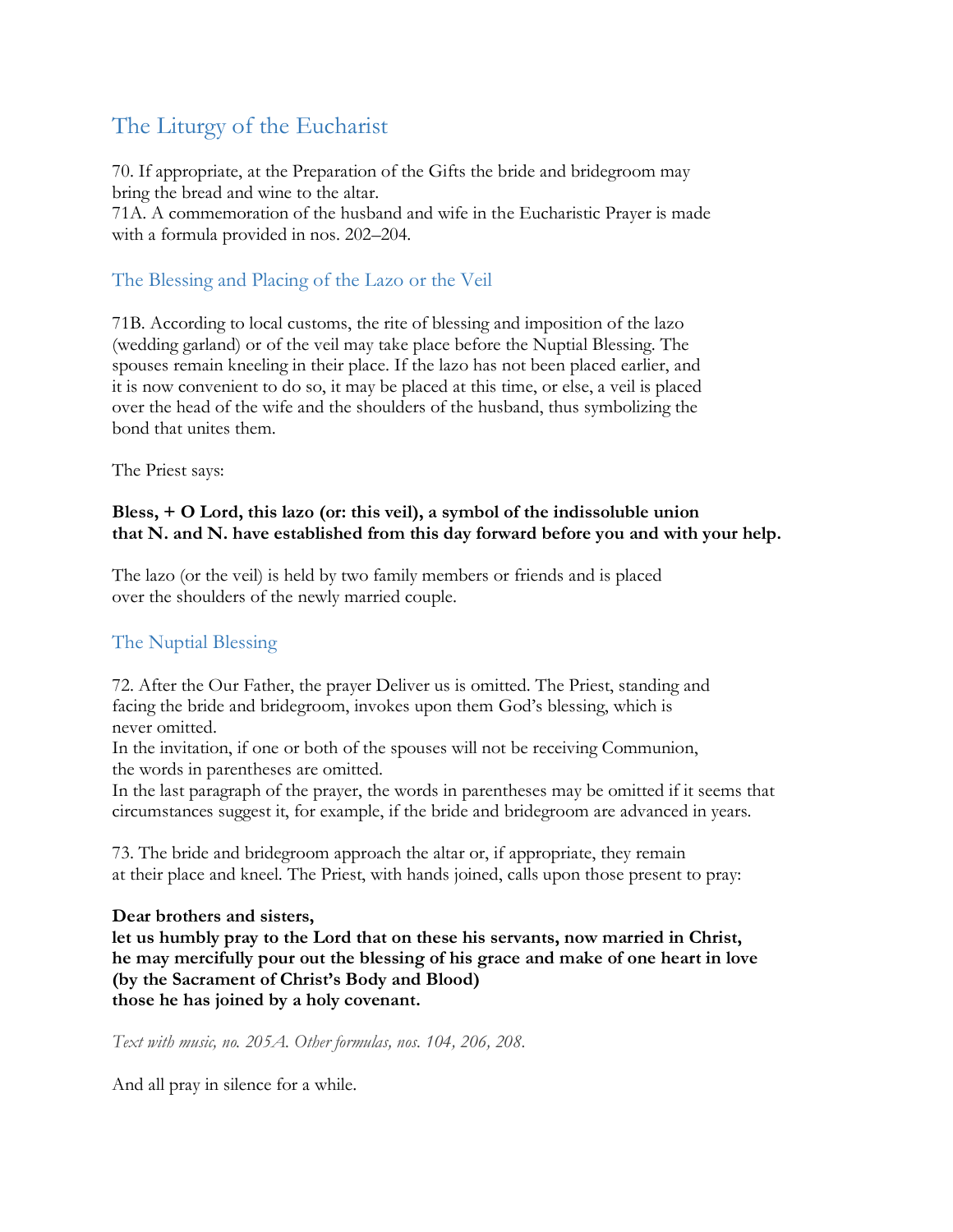74. Then the Priest, with hands extended over the bride and bridegroom, continues:

**O God, who by your mighty power created all things out of nothing, and, when you had set in place the beginnings of the universe, formed man and woman in your own image, making the woman an inseparable helpmate to the man, that they might no longer be two, but one flesh, and taught that what you were pleased to make one must never be divided;** 

**O God, who consecrated the bond of Marriage by so great a mystery** 

**that in the wedding covenant you foreshadowed the Sacrament of Christ and his Church; O God, by whom woman is joined to man** 

**and the companionship they had in the beginning is endowed with the one blessing not forfeited by original sin nor washed away by the flood.** 

**Look now with favor on these your servants, joined together in Marriage,** 

**who ask to be strengthened by your blessing.** 

**Send down on them the grace of the Holy Spirit** 

**and pour your love into their hearts, that they may remain faithful in the Marriage covenant.** 

**May the grace of love and peace abide in your daughter N., and let her always follow the example of those holy women whose praises are sung in the Scriptures.** 

**May her husband entrust his heart to her, so that, acknowledging her as his equal and his joint heir to the life of grace, he may show her due honor and cherish her always with the love that Christ has for his Church.** 

**And now, Lord, we implore you:** 

**may these your servants hold fast to the faith and keep your commandments; made one in the flesh, may they be blameless in all they do; and with the strength that comes from the Gospel, may they bear true witness to Christ before all; (may they be blessed with children, and prove themselves virtuous parents, who live to see their children's children). And grant that, reaching at last together the fullness of years for which they hope, they may come to the life of the blessed in the Kingdom of Heaven. Through Christ our Lord.** 

# **R. Amen.**

*Text with music, no. 205B. Other formulas for the Nuptial Blessing, nos. 207, 209.* 

75. The prayer Lord Jesus Christ is omitted, and The peace of the Lord is said immediately. Then the bride and bridegroom and all present offer one another a sign that expresses peace and charity.

76. The bride and bridegroom, their parents, witnesses, and relatives may receive Communion under both kinds.